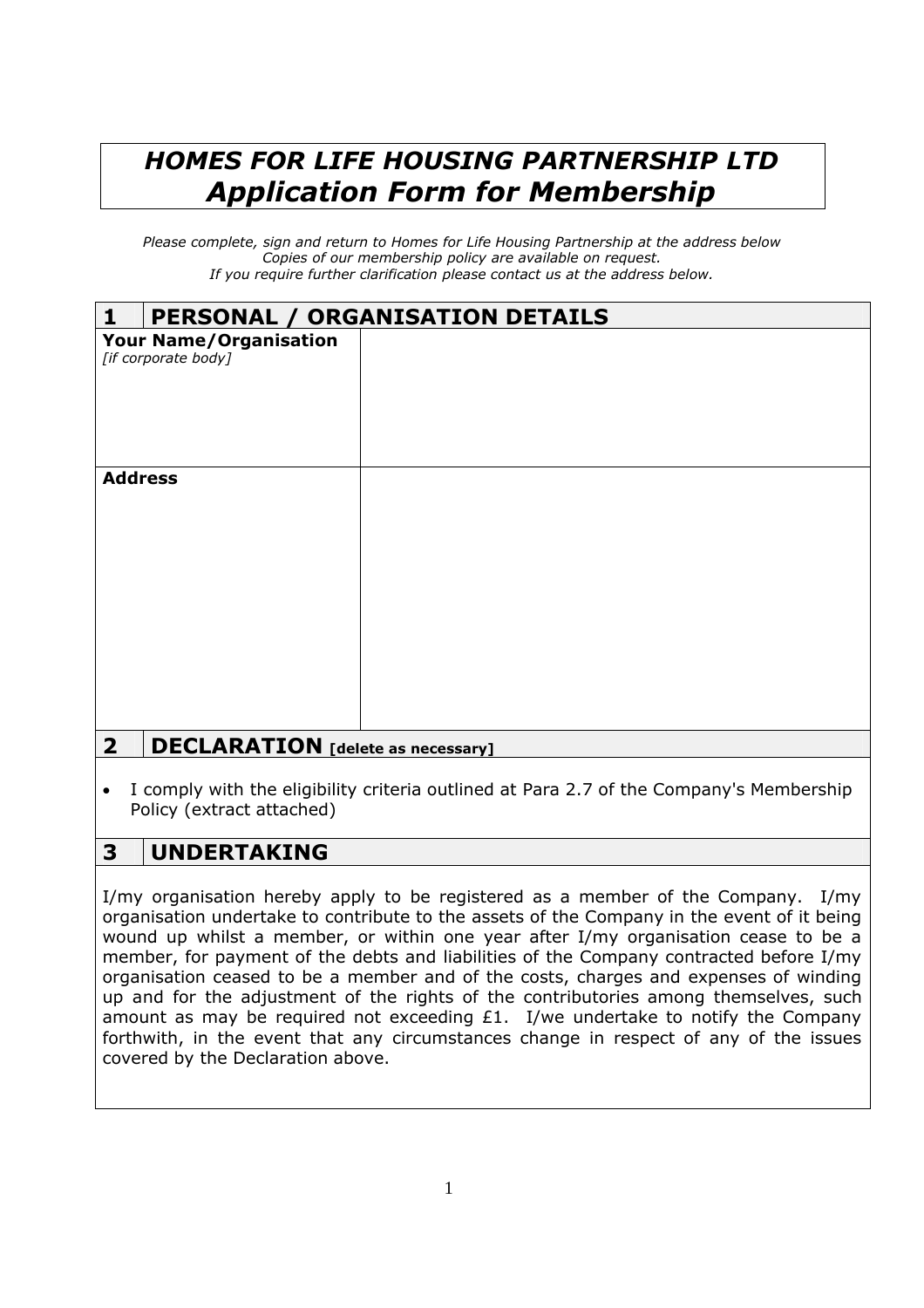| 4<br><b>OTHER INFORMATION</b><br>complete this section]                                                                                                                                    | [Tenants of the Company do not need to complete this section. All other applicants must |
|--------------------------------------------------------------------------------------------------------------------------------------------------------------------------------------------|-----------------------------------------------------------------------------------------|
| Please explain your reasons for<br>applying specifying any relevant<br>experience or expertise you or<br>your organisation have which<br>could be brought to the benefit of<br>the Company |                                                                                         |
| 5<br><b>AUTHORISATION</b>                                                                                                                                                                  |                                                                                         |

I authorise you to enter my name in the Register of Members of the Company

| 6           | <b>SIGNATURE</b>                            |  |
|-------------|---------------------------------------------|--|
|             | <b>Signature</b>                            |  |
|             |                                             |  |
|             | <b>Designation</b>                          |  |
|             | [if signing on behalf<br>of corporate body] |  |
| <b>Date</b> |                                             |  |
|             |                                             |  |
|             |                                             |  |

| <b>NOTICE</b>                                                                              |
|--------------------------------------------------------------------------------------------|
| <b>Q PLEASE NOTE THAT ACCEPTANCE OF THIS APPLICATION DOES NOT CONSTITUTE</b><br>MEMBERSHIP |
| □ ALL APPLICATIONS WILL BE CONSIDERED BY THE BOARD                                         |
| □ THE BOARD'S DECISION ON WHETHER OR NOT TO ADMIT ANY APPLICANT TO                         |
| MEMBERSHIP WILL BE CONFIRMED, AS SOON AS PRACTICABLE AFTER THE NEXT                        |
| <b>BOARD MEETING</b>                                                                       |
| THE BOARD WILL NOT BE OBLIGED TO GIVE ANY REASON FOR REFUSING                              |

# APPLICATIONS FOR ORDINARY MEMBERSHIP

#### **COMPLETED FORMS SHOULD BE RETURNED TO** *Homes for Life Housing Partnership Tolbooth Gate ~ 57 Market Street ~ Haddington ~ East Lothian EH41 3JG Telephone 01620 829300 ~ Fax 01620 829993 ~ E-mail info@homesforlife.co.uk*